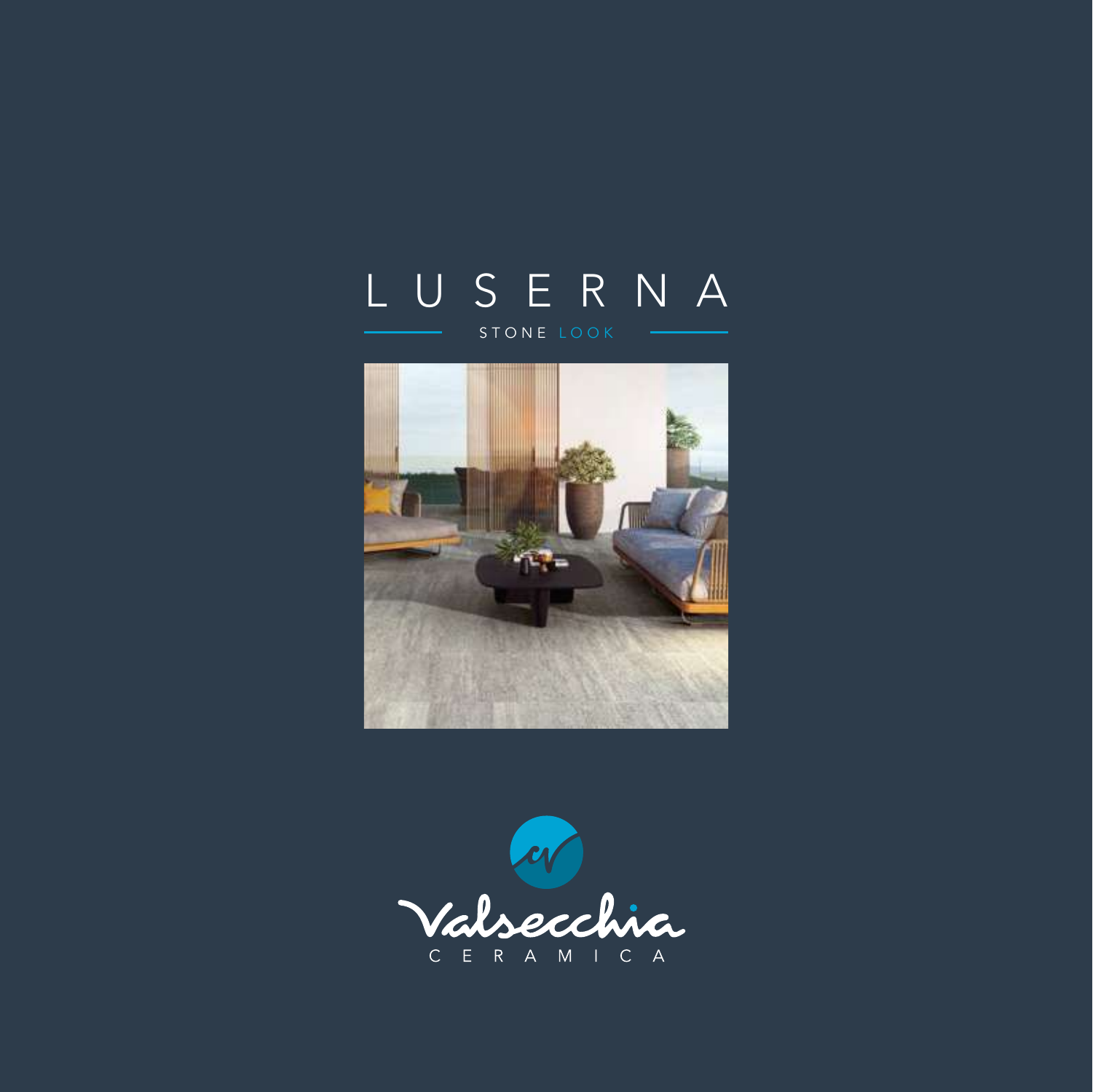L U SER N A La qualità tecnica del gres porcellanato mette in luce la forza espressiva della materia d'ispirazione. Dalla ruvidità della superficie alla tipica colorazione cangiante nei toni del grigio, ogni dettaglio è stato ricreato per esaltare la tipica bellezza della pietra naturale. Una versatilità sofisticata e contemporanea per progetti outdoor di grande personalità.

# brillanti scenari

### BRILLIANT SCENARIOS

The technical quality of porcelain highlights the expressive power of the material of inspiration.

From the antislip performance of the finish to the typical color changing in shades of gray, every detail has been recreated to enhance the typical beauty of natural stone.

Sophisticated and contemporary versatility for outdoor projects of great personality.

#### DES SCÉNARIOS BRILLANTS

La qualité technique du grès cérame met en évidence la puissance expressive du matériau d'inspiration.

De la rugosité de la surface à la couleur typique iridescent des nuances de gris, chaque détail a été recréé pour valoriser la beauté typique de la pierre naturelle.

Une polyvalence sophistiquée et contemporaine pour des projets d'extérieur de grand caractère.

#### BRILLANTE SZENARIEN

Die technische Qualität des Feinsteinzeugs unterstreicht die Ausdruckskraft des inspirierenden Materials.

Von der Rauheit der Oberfläche bis zum typischen Farbwechsel in Grautönen wurde jedes Detail nachgebildet, um die typische Schönheit des Natursteins zu unterstreichen. Anspruchsvolle und zeitgemäße Vielseitigkeit für Außenprojekte mit großer Persönlichkeit.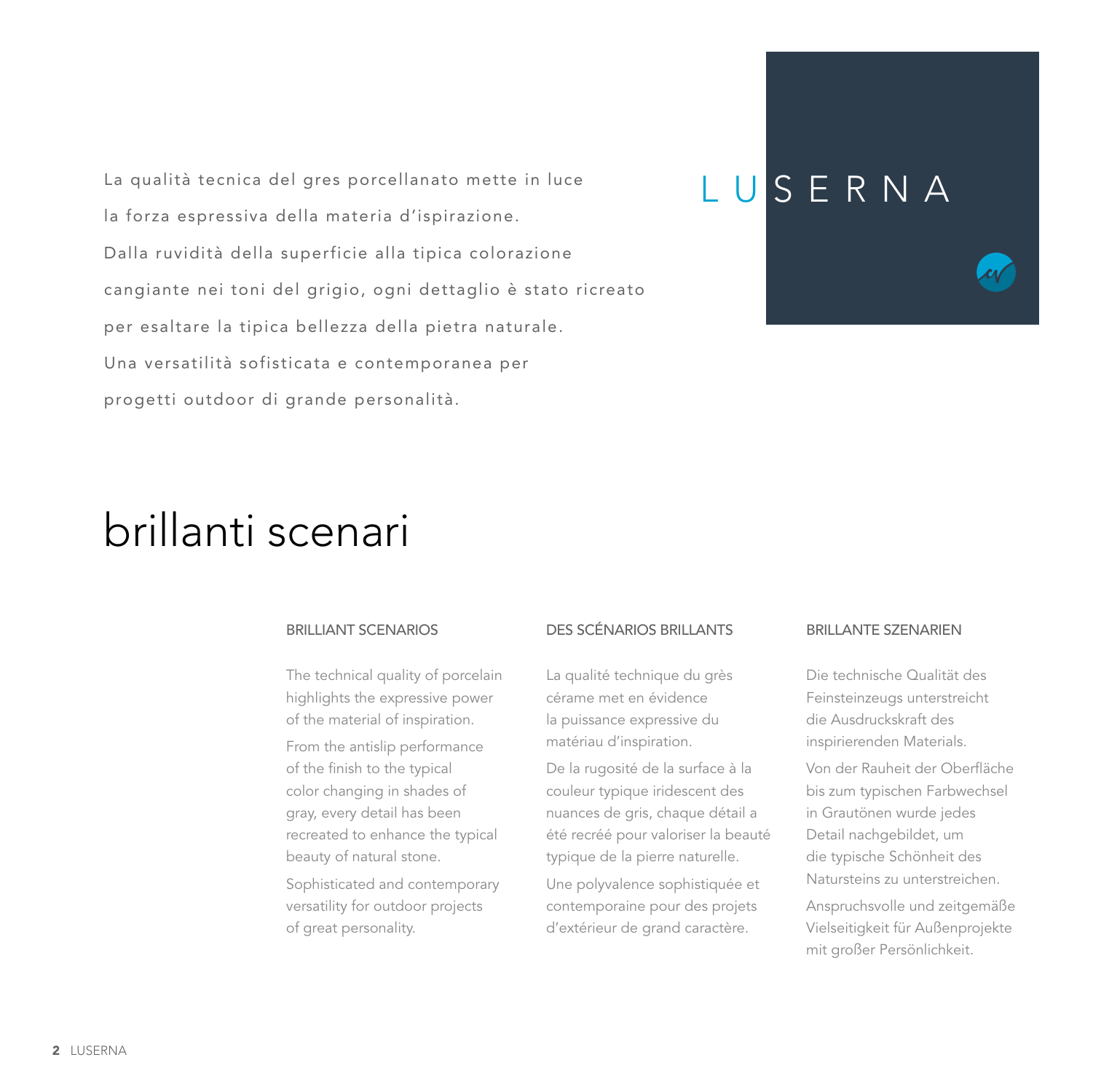



# 20x40 20x20

2040LUS701 LUSERNA ANTISLIP 20x40 8"x16'' 2020LUS701 LUSERNA ANTISLIP 20x20 8"x8''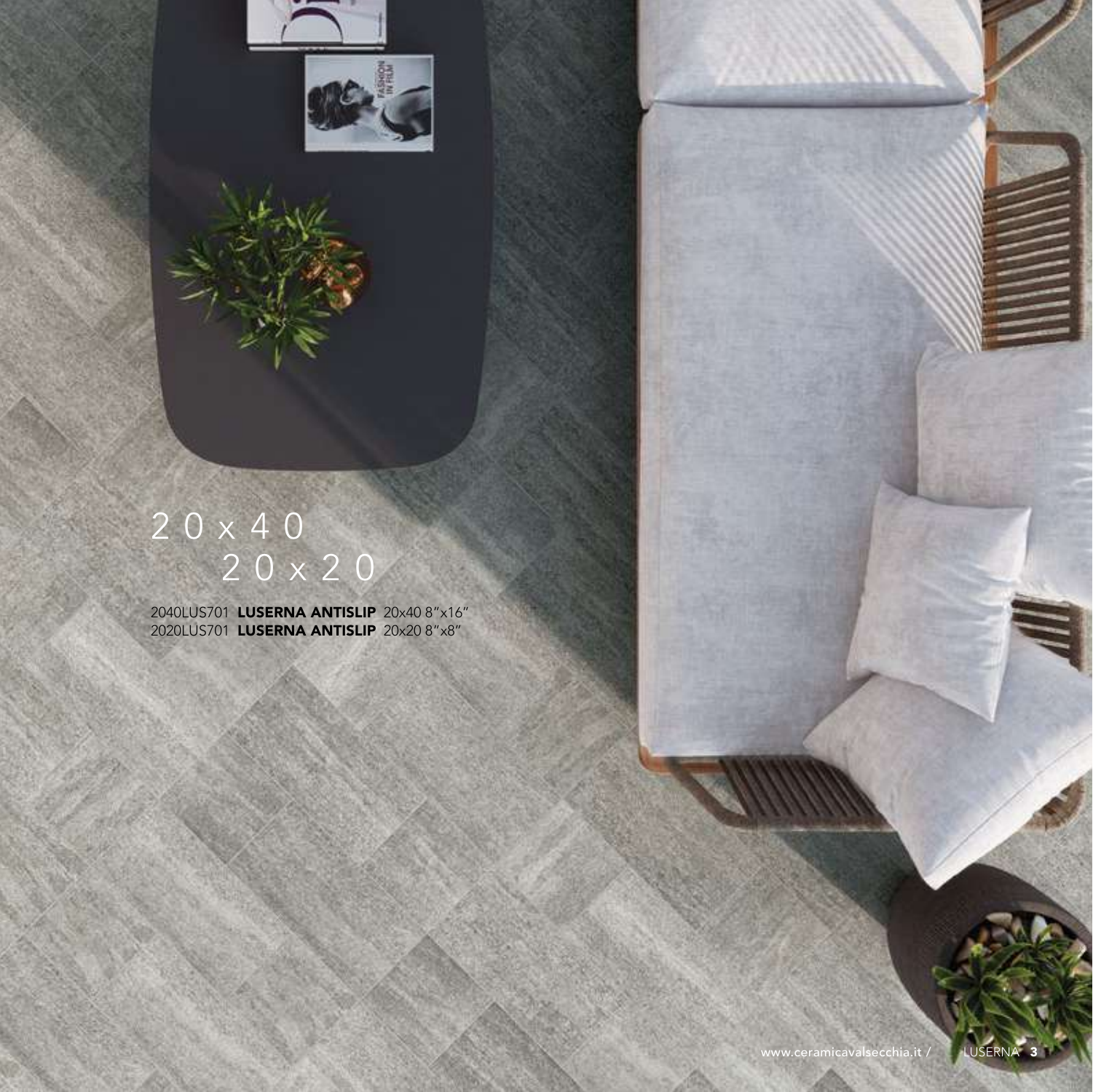

3060LUS701 LUSERNA ANTISLIP 30x60 12"x24''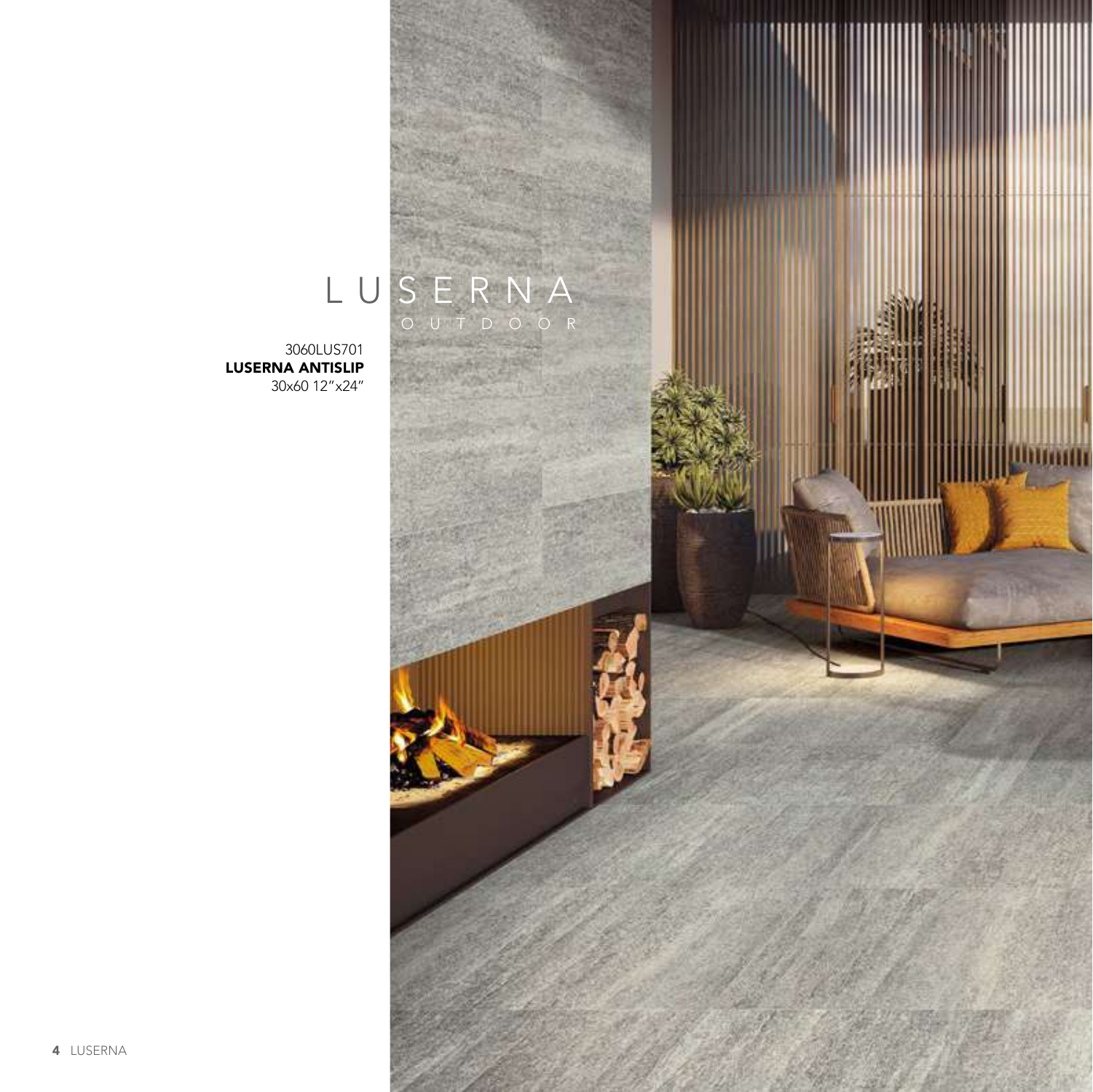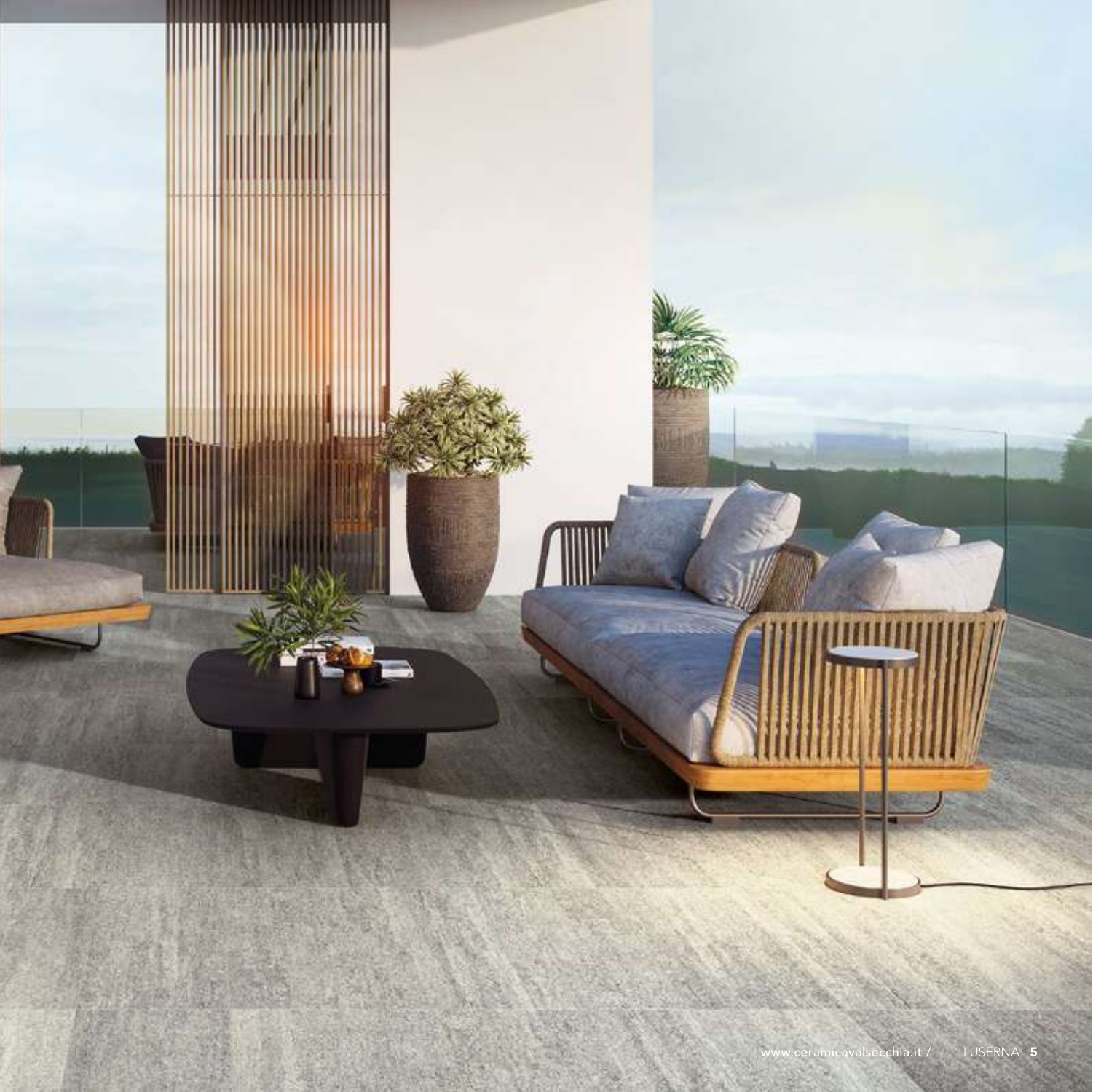

 $STESSORE$  9,5 MM

S P E S S O R E

Glazed porcelain tiles Carreaux de porcelain émaillé Glasiertes feinsteinzeug

## formati & pezzi speciali

SIZES & SPECIAL PIECES FORMATS ET PIÈCES SPÉCIALES FLIESENFORMATE UND FORMTEILE

> Si consiglia una posa con 2-3 mm di fuga.



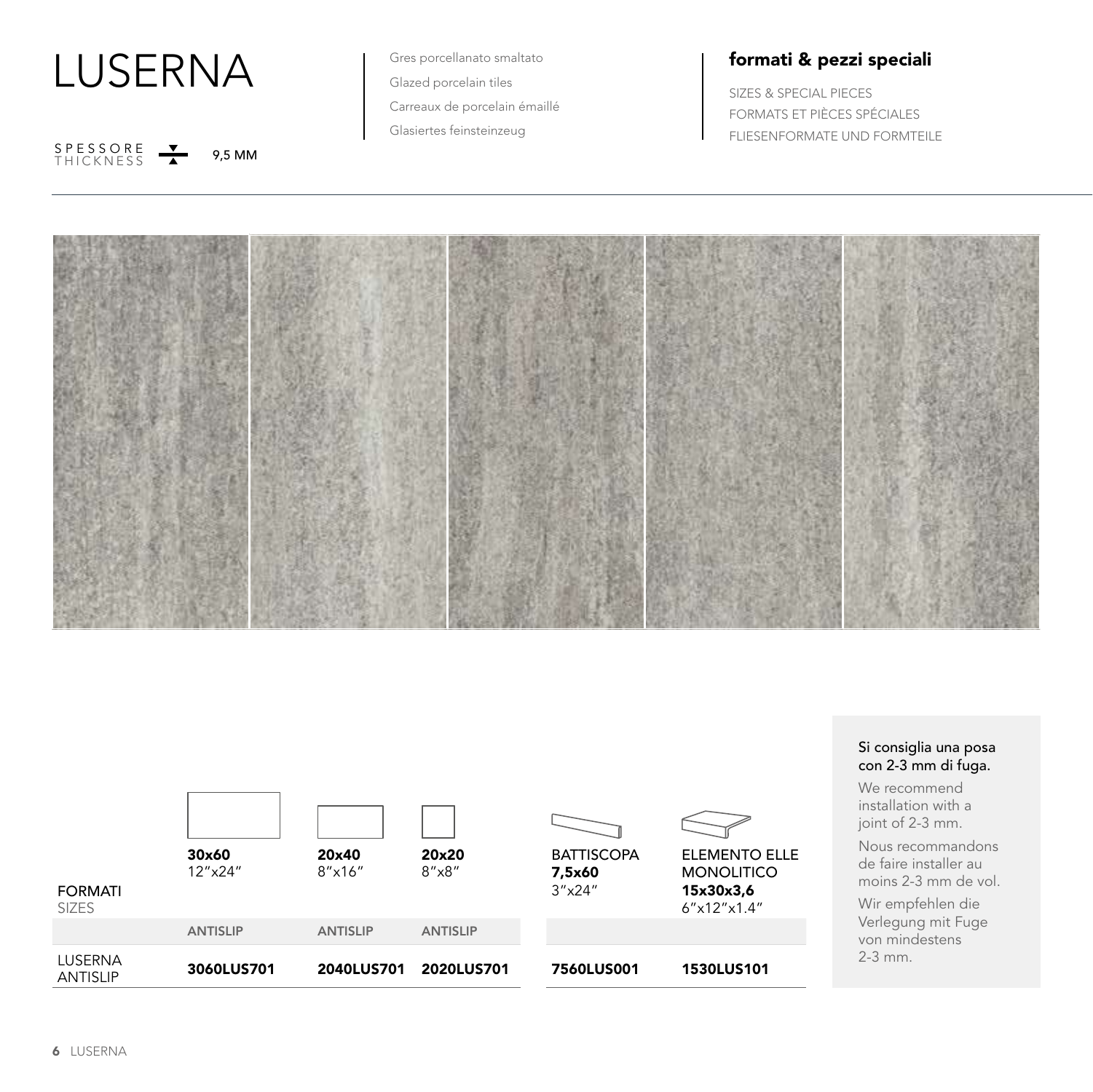### LUSERNA



# CARATTERISTICHE TECNICHE

Technical features / Caracteristiques techniques / Technische eigenschaften

| <b>CARATTERISTICA TECNICA</b><br><b>TECHNICAL CHARACTERISTIC</b><br><b>CARACTÉRISTIQUE TECHNIQUE</b><br><b>TECHNISCHE EIGENSCHAFT</b>              | <b>NORMA</b><br><b>STANDARD</b><br><b>NORM</b><br><b>NORME</b> | <b>VALORE RICHIESTO</b><br><b>VALUE</b><br><b>VALEUR REOUISE</b><br><b>GEFORDERTER</b><br><b>WERT</b> | <b>VALORE</b><br><b>VALUE</b><br><b>VALEUR</b><br><b>WERT</b> |
|----------------------------------------------------------------------------------------------------------------------------------------------------|----------------------------------------------------------------|-------------------------------------------------------------------------------------------------------|---------------------------------------------------------------|
| Assorbimento d'acqua<br>Water absorption<br>Absorption d'eau<br>Wasseraufnahme                                                                     | EN ISO 10545-3                                                 | $\leq 0.5\%$                                                                                          | Conforme<br>Conforms                                          |
| Resistenza alle macchie (classi 1-5)<br>Blots resistance (classes 1-5)<br>Résistance aux taches (classes 1-5)<br>Fleckenbeständigkeit (klasse 1-5) | EN ISO 10545-14                                                | 3                                                                                                     | 5                                                             |
| Resistenza alla flessione<br>Bending strength<br>Résistance à la flexion<br>Mechanischer Widerstand                                                | EN ISO 10545-4                                                 | $35$ N/mm <sup>2</sup>                                                                                | Conforme<br>Conforms                                          |
| Resistenza allo scivolamento<br>Slip resistance<br>Résistance aux glissance<br>Rutschhemmung                                                       | metodo<br>method<br>B.C.R.A.                                   | $\mu \geq 0.40$                                                                                       | Conforme<br>Conforms                                          |
| Resistenza al gelo<br>Frost resistance<br>Resistance au gel<br>Frostbeständigkeit                                                                  | EN ISO 10545-12                                                | Nessuna alterazione<br>No change<br>Aucune altération<br>Keine Änderung                               | Conforme<br>Conforms                                          |

# MERCHANDISING



### IMBALLI E PESI

Packing & weight / Emballages et poids /Verpackungen un Gewichte

|                                           |     |           | <b>BOX</b> |       |            | <b>PALLET</b> |      |  |
|-------------------------------------------|-----|-----------|------------|-------|------------|---------------|------|--|
| <b>SIZE</b>                               |     | <b>PZ</b> | <b>MQ</b>  | KG    | <b>BOX</b> | MQ.           | KG   |  |
| $30x60 - 12''x24''$ antislip              | 9,5 | 6         | 1.08       | 21,00 | 40         | 43.20         | 860  |  |
| <b>20x40</b> - $8'' \times 16''$ antislip | 9,5 | 13        | 1.04       | 19.50 | 64         | 66.56         | 1268 |  |
| $20x20 - 8''x8''$ antislip                | 9,5 | 26        | 1,04       | 20,80 | 64         | 66.56         | 1350 |  |